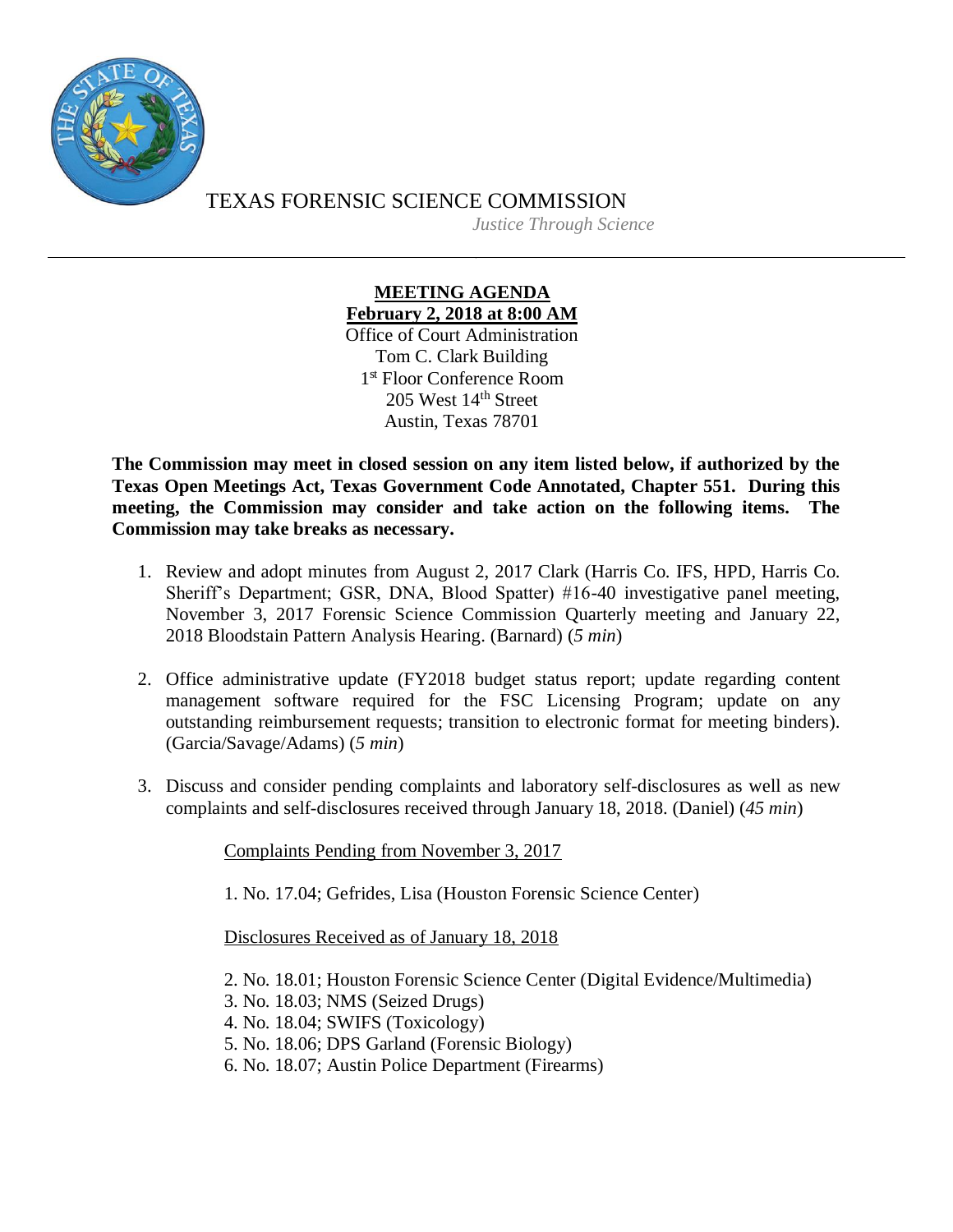- 4. Discuss status of crime laboratory accreditation program, including accreditation nonconformances received since November 2017 quarterly meeting. Update on attorney general opinion request regarding whether postmortem toxicology is subject to Commission accreditation requirements. Update on adoption and publication of footwear and tire tread category of analysis added to Materials (Trace) and non-human DNA category of analysis added to Forensic Biology. (Savage) (*7 min*)
- 5. Update on adoption and publication of rules mirroring the Commission's complaint and disclosure process published in its Policies and Procedures to comply with Administrative Procedures Act and review and adopt draft rules related the Commission's process for appeals to final investigative reports. Review and adopt revised draft of Commission Policies and Procedures to include process for appeals to final investigative reports and compliance with Open Meetings Act and Rule 12. (Savage) (*7 min*)
- 6. Discuss licensing advisory committee program, including adjudication of public comments and updates from January 18, 2018 Licensing Advisory Committee meeting, update on general forensic exam development, including proposed reading materials and piloting of general forensic exam. Discuss exemption for federal forensic examiners. Review final revisions to proposed licensing program rules (including final changes resulting from comments). (Hilbig/Garcia/Savage) (*90 min*)
- 7. Presentation from Peter Stout, Houston Forensic Science Center CEO and President, on HFSC's efforts with respect to establishing confidence intervals for retroactive case reivew presented at the 2017 NIST Forensic Error Symposium. (Stout/Spiegelman) (*30 min*)
- 8. Update from investigative panel regarding Bloodstain Pattern Analysis, including report from January 22, 2018 hearing in Austin. (Johnson/Hughes-Stamm/Parsons) (*60 min*)
- 9. Update from investigative panel regarding combined Clark (Blood Spatter/GSR— Houston PD/Harris Co. Institute of Forensic Sciences) #16-40 case and Bryan (Blood Spatter) #16.56 case. (Johnson/Hughes-Stamm/Parsons/Koehler) (*15 min*)
- 10. Review and adoption of final report from investigative panel regarding Harris Co. Institute of Forensic Sciences (Blood Alcohol—Guale) #16.48. (Drake/Kerrigan/Daniel) (*30 min*)
- 11. Update from investigative panel regarding Houston Forensic Science Center Self-Disclosure (Crime Scene) #17.22 and discussion of staff initiatives on crime scene as required by HB-34. (Garcia) (*5 min*)
- 12. Update regarding report on DPS Garland (Blood Alcohol—Youngkin) #17.28 (Garcia) (*20 min*)